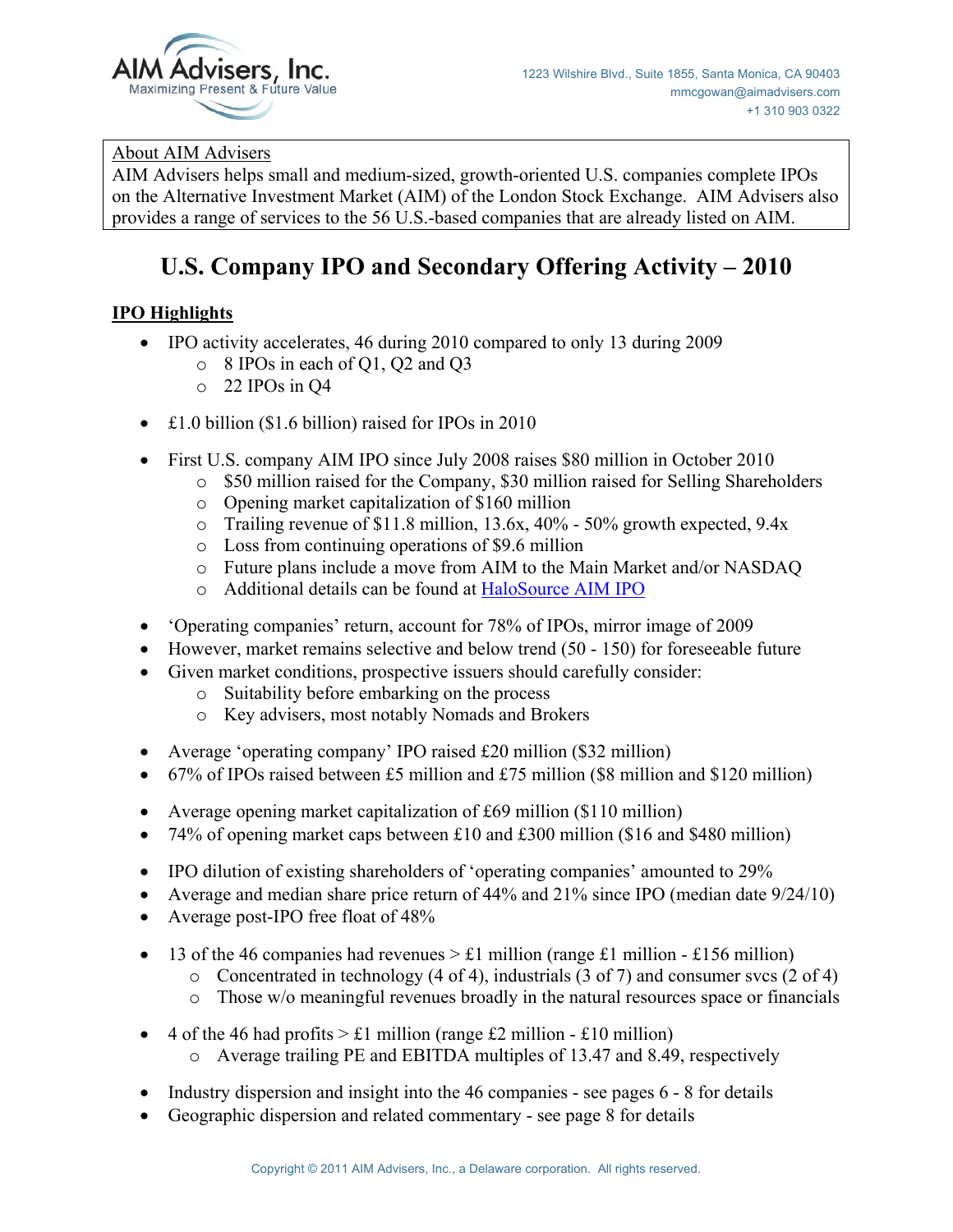

#### **Secondary Offering Highlights**

- Secondary offering market remains strong
- $\bullet$  £5.7 billion (\$9.1 billion) raised in secondary offerings during 2010
- 'Operating companies' capture 85% of secondary offering funds raised during 2010
- Average size of 'operating company' secondary offerings spiked by 80% during 2010 2008 - £5.15m (\$8.24m) 2009 - £4.56m (\$7.30m) 2010 - £8.22m (\$13.15m)
- Relative number of AIM-listed companies completing secondary offerings stabilizes 2008 - 36% 2009 - 54% 2010 - 56%

## **U.S. Company IPO and Secondary Offering Highlights**

- x U.S. companies account for 6% of all AIM IPOs since 2008
- x U.S. companies account for 9% of all AIM 'operating company' IPOs since 2008
- Respectively account for 7% and 14% of gross funds raised from AIM IPOs since 2008
- £460m raised from secondary offerings on AIM for 31 U.S. companies since 2009
- 55% of all U.S. companies on AIM have completed at least one secondary since 2009
- Selling shareholders participate in 50% of U.S. company AIM IPOs since 2008
- Accredited Investors and OIBs participate in 26% of U.S. company secondary offerings

|                      |                | <b>Gross Funds Raised</b> | <b>Average Funds Raised</b> |
|----------------------|----------------|---------------------------|-----------------------------|
| <b>All Companies</b> | Number of IPOs | $(in £$ millions)         | $(in f.$ millions)          |
| 2008                 |                | 918                       |                             |
| 2009                 |                | 610*                      | $47*$                       |
| 2010                 |                | .017                      |                             |
| <b>Total</b>         |                | 2,545                     |                             |

**IPOs**

\* Includes two large IPOs focused on acquiring distressed real estate and distressed commercial businesses. If excluded, average drops to £23m.

|                        |                | Gross Funds Raised | <b>Average Funds Raised</b> |
|------------------------|----------------|--------------------|-----------------------------|
| 'Operating Companies'* | Number of IPOs | $(in £$ millions)  | $(in £$ millions)           |
| 2008                   |                |                    |                             |
| 2009                   |                |                    |                             |
| 2010                   |                |                    |                             |
| Total                  |                | .262               |                             |

\* Generally excludes SPACs, Investing Companies and Investment and Real Estate Funds.

The key takeaway from comparing the tables above is the return of 'operating companies' to AIM which accounted for 78% of the companies and 71% of the gross funds raised during 2010. The £20 million (\$32 million) average raised by the 'operating companies' is very consistent with 2008 when the average was £19 million (\$30 million) and even 2007 when the average was £18 million (\$29 million). 2009 is viewed as an anomaly given the lack of activity.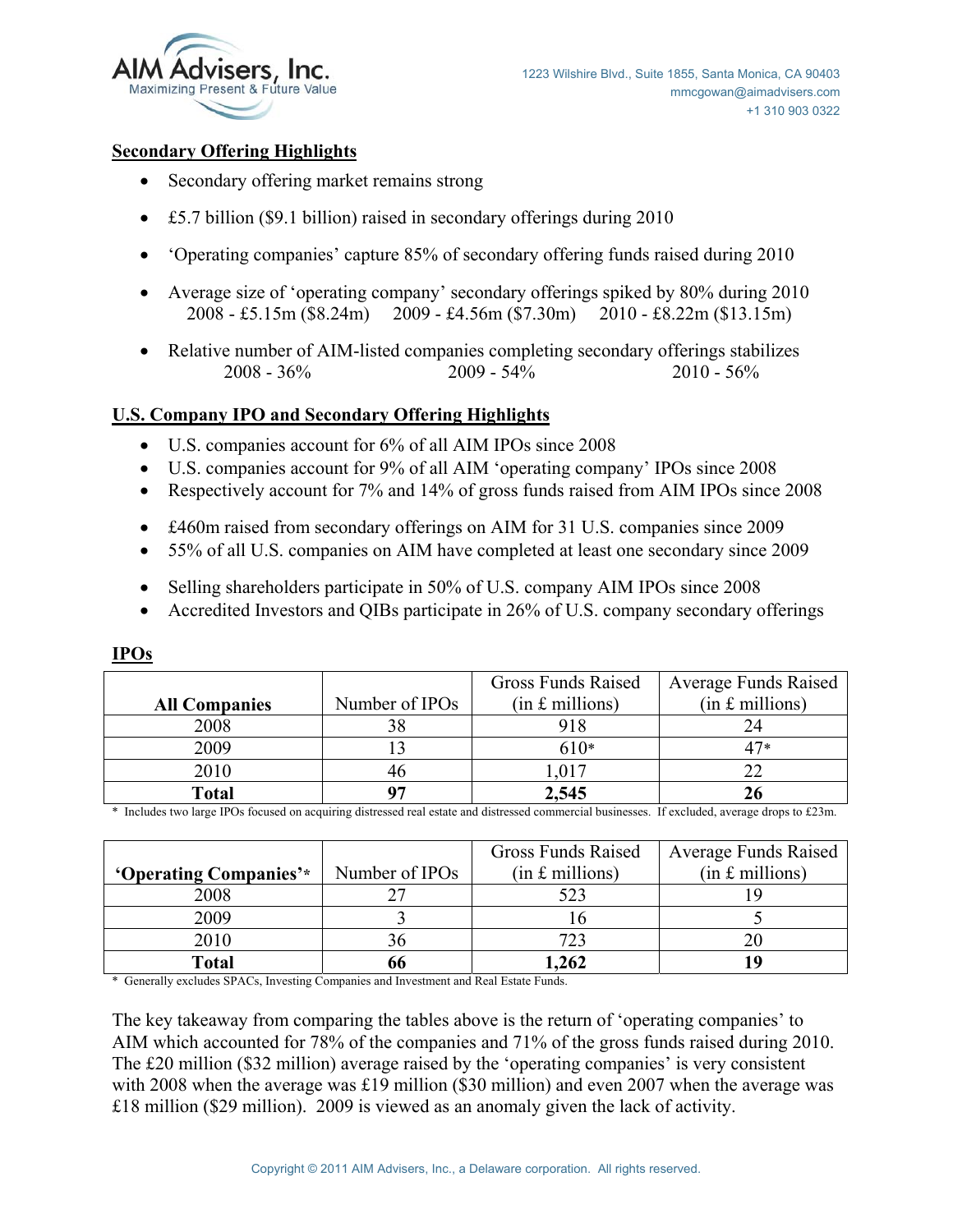

While the return of 'operating companies' to AIM is a positive sign, the IPO market remains below trend (50 - 150) and is expected to remain so for the foreseeable future. In addition to the current macroeconomic situation, the Secondary Offering market on AIM has been booming (£5.7 billion or \$9.1 billion raised during 2010) as a result of attractive valuations for companies that are 'known quantities'. The strength of the Secondary Offering market is a positive sign for IPOs over the medium to long term as investors remain confident in the market; however, the shifting of their risk profiles towards IPOs is sure to be gradual.

The types of 'operating companies' that completed IPOs during 2010 generally fell into two very distinct categories; those with revenue traction and profits, or very close to profitability, and natural resource plays (mining and oil and gas) at a very nascent stage. The latter all had owned or identifiable assets, solid geological studies and exceptional management teams with demonstrable track records of success.

The chart below provides the distribution of gross funds raised from AIM IPOs during 2010. The sweet spot for AIM IPOs is between £5 million (\$8 million) and £75 million (\$120 million).



Of the aggregate gross funds raised, 92% was for the companies and 8% was for selling shareholders which were present in seven of the IPOs, although, only five sold a meaningful stake. While the average amount of gross capital raised was £22 million (\$35 million), the median was £11 million (\$18 million).

The equation in the chart at the top of the next page can be used to predict the cost of an AIM IPO with 95% confidence. The 26 data points represent the gross funds raised and associated costs for the 'operating company' IPOs that raised between £3 million (\$5 million) and £75 million (\$120 million). Since the average 'operating company' IPO raised £20 million (\$32 million), the expected cost would be £1.70 million (\$2.72 million) or 8.50% of the gross funds raised.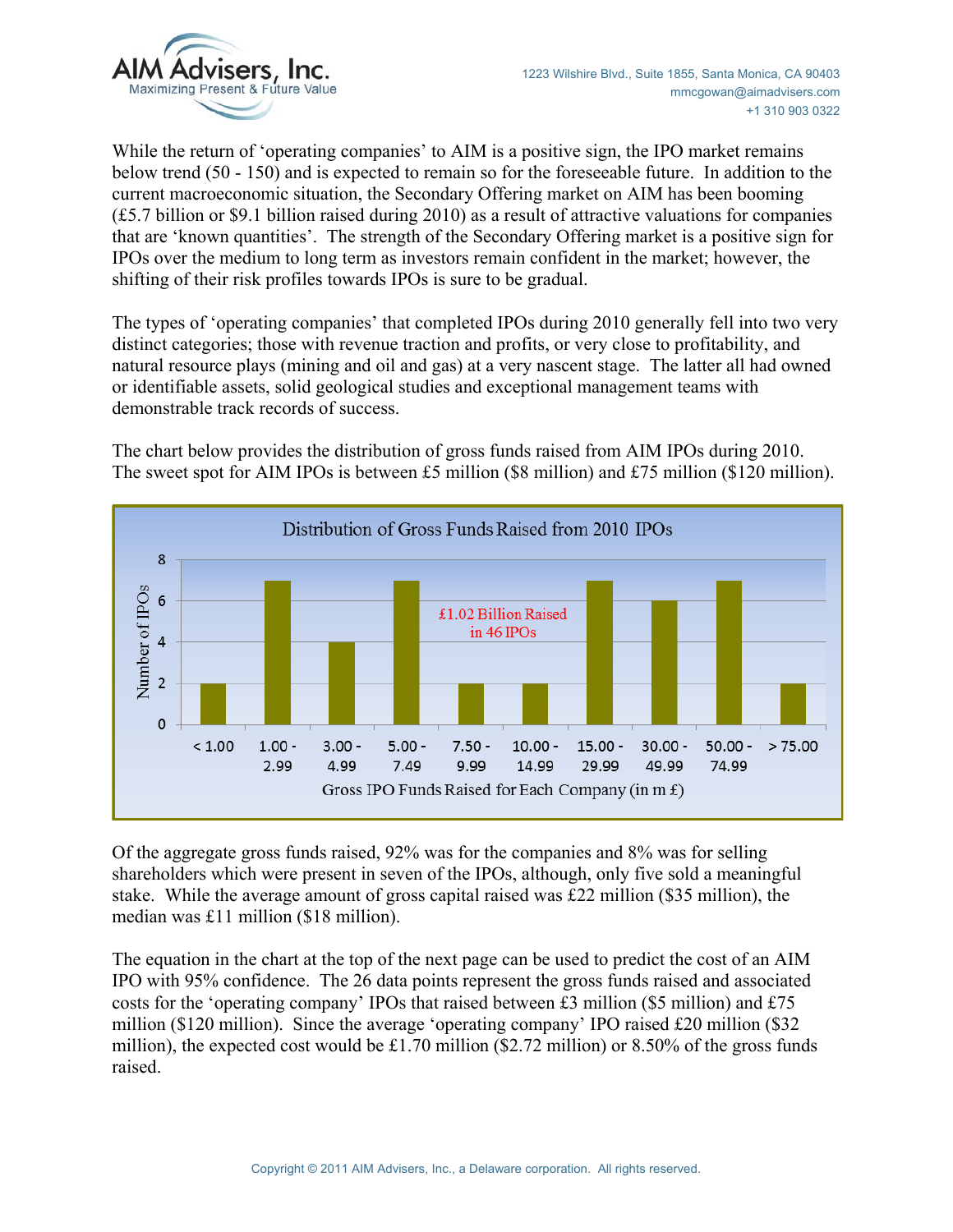



For the entire market, the average and median offering costs amounted to 14% and 9%, respectively, of the gross funds raised, however, the average is skewed by two 'failed' IPOs where the offering costs consumed 59% and 100% of the gross funds raised. When these two are 'normalized' with their offering costs set at 10% of the gross funds raised, the average offering costs amounted to 10% of the gross funds raised and the median remained the same at 9%. When the same analysis is applied to all of the 'operating companies', the result is similar where the average and median offering costs drop from 15% and 11%, respectively, to 11% and 10%, respectively, of the gross funds raised.

The next chart provides the distribution of opening market capitalizations. The average company's opening market capitalization was £69 million (\$110 million) whereas the median was £36 million (\$58 million). 74% of the companies commanded opening market capitalizations that ranged from £10 million to £300 million (\$16 million to \$480 million).

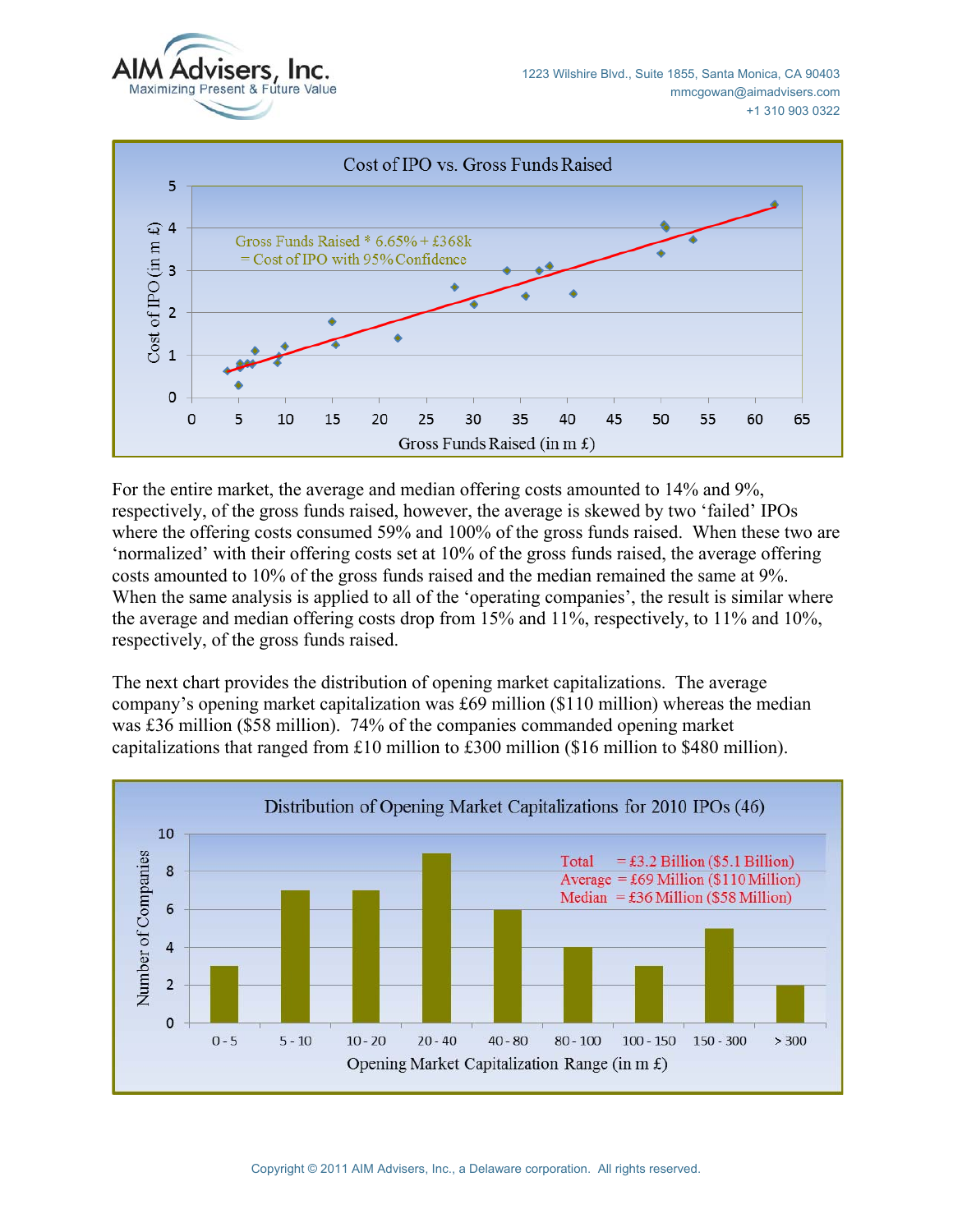

The aggregate opening market capitalization of the 46 companies that completed IPOs on AIM during 2010 was £3.2 billion (\$5.1 billion). The average and median post-IPO free float of these companies was 48% and 49%, respectively.

The next chart highlights an interesting shift in the market that occurred during 2008, a substantial decrease in IPO dilution of existing shareholders. 2009 is viewed as an anomaly given the lack of activity.

There are two main reasons for this shift. First, the LSE codified the AIM Rules for Nominated Advisers in early 2007 which increased the scrutiny of prospective new entrants by Nomads since the Nomad vouches to the LSE as to a company's suitability for admission to AIM. Second, investors have become more risk adverse. Consequently, the quality of the companies being admitted to AIM has increased and, as a result, the IPO dilution of existing shareholders has decreased.



For the entire market, the average and median dilution of existing shareholders was 38% and 28%, respectively. With respect to the 'operating companies' it was 29% and 25%, respectively. The expectation for the foreseeable future is for IPO dilution of existing shareholder to remain in the 25% to 30% range.

The final chart in this section is at the top of the next page and provides the distribution of share price returns since each of the 46 companies completed their AIM IPOs. It's important to note that the median IPO date is September 24, 2010, therefore, the average and median returns of 44% and 21%, respectively, only represent, on average, the last 98 days of 2010. As a point-ofreference, the FTSE AIM All-Share Index rose 43% during all of 2010 and only 20% from September 24, 2010 through the end of the year, therefore, the aftermarket performance of the 46 AIM IPOs has been quite strong.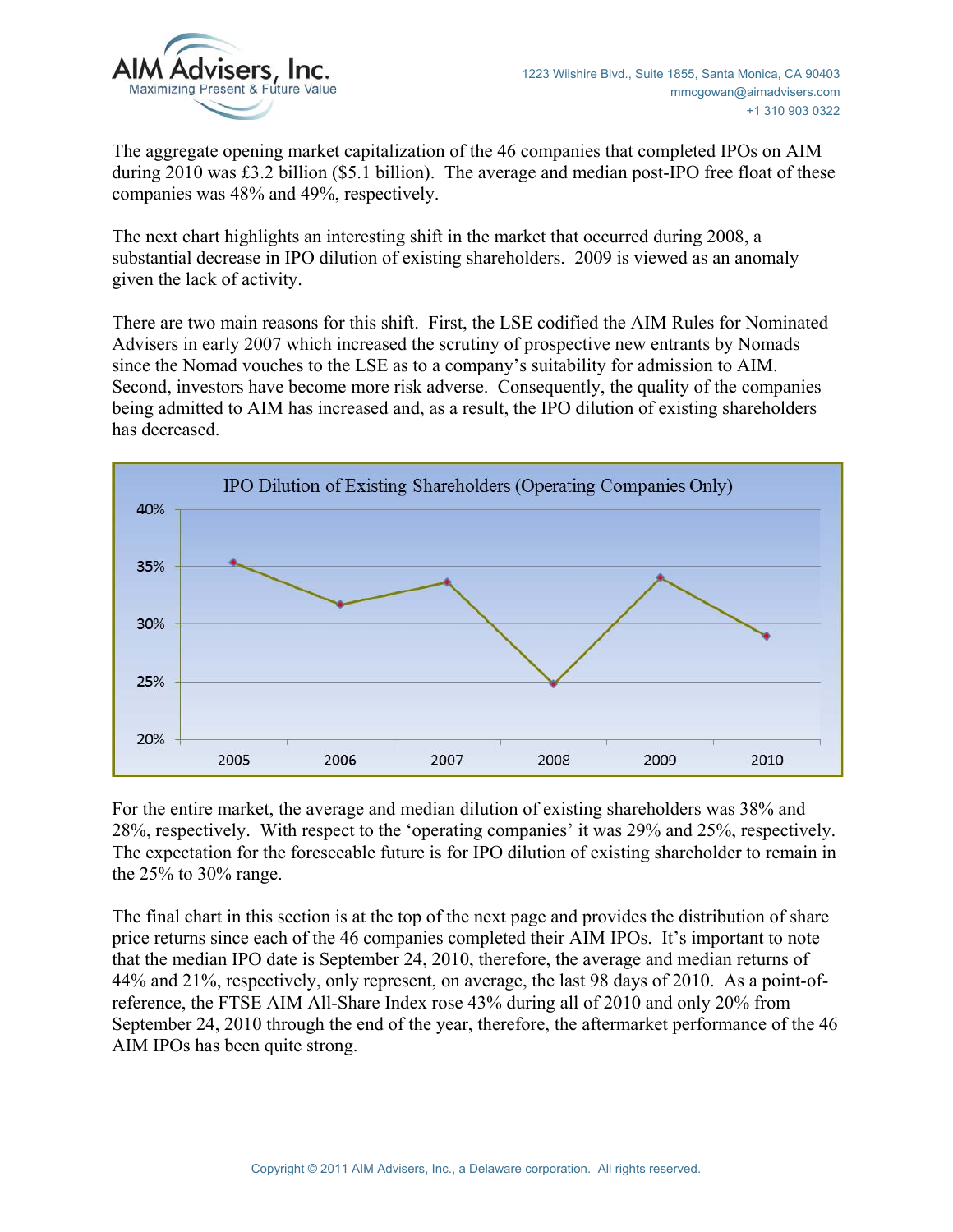



#### **IPO Industry Dispersion**

AIM-listed companies are organized into 90 sub sectors which feed into 40 sectors which feed into 10 super sectors. The only super sectors that were not represented with IPOs during 2010 were Telecommunications and Utilities. The chart below provides a breakdown of the eight super sectors in which one or more IPO occurred during 2010. Since the classifications can be deceptive, the table at the top of the next page provides some insight into the individual companies.

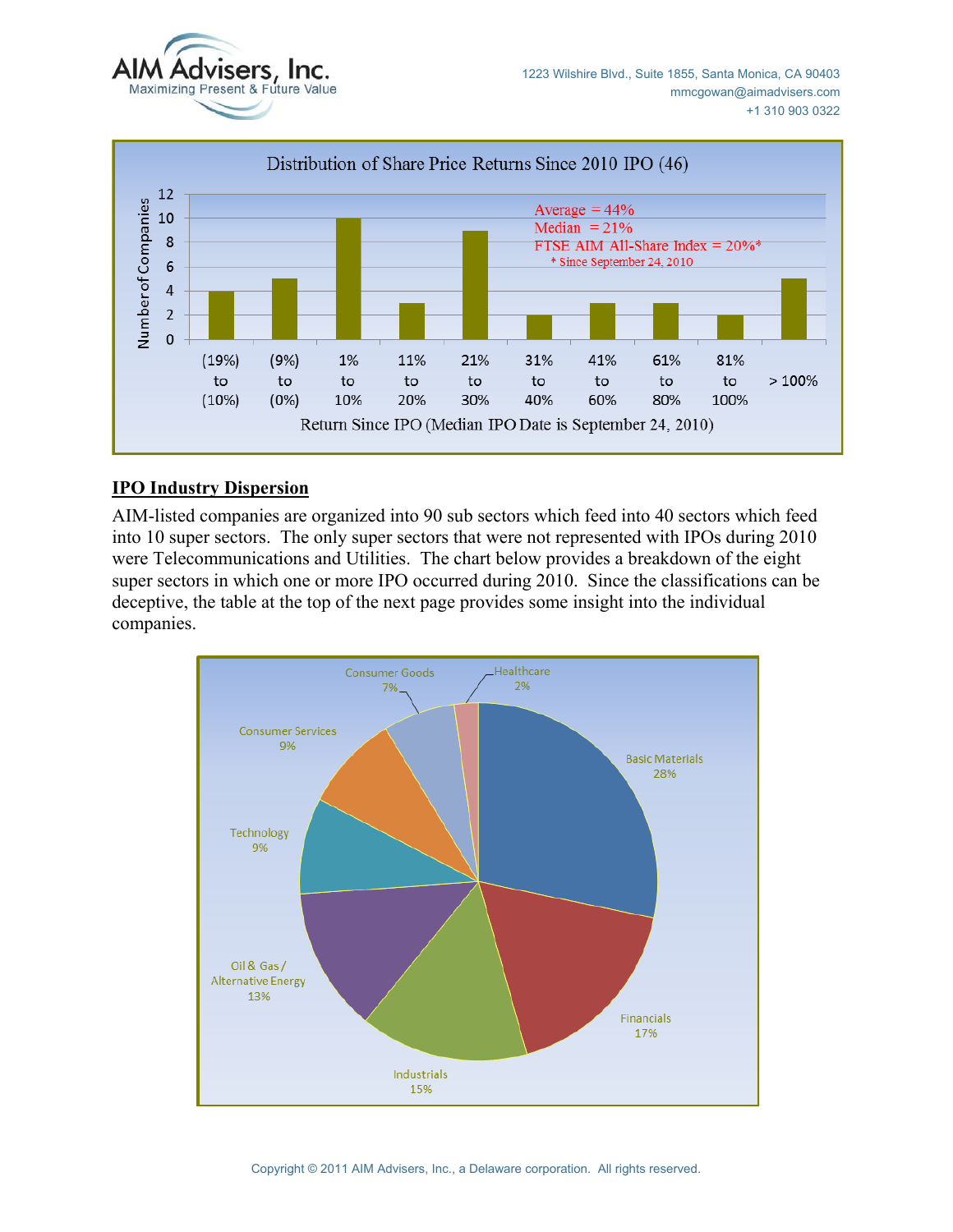

| Basic Materials (13)   | Mining; gold $(5)$ , iron ore $(3)$ , copper $(2)$ , diamonds $(1)$ and coal $(1)$<br>and one cleantech company |  |  |
|------------------------|-----------------------------------------------------------------------------------------------------------------|--|--|
|                        |                                                                                                                 |  |  |
|                        | One that intends to invest in a U.K. public company for a turnaround,                                           |  |  |
|                        | one that would like to acquire and invest in natural resource related                                           |  |  |
|                        | assets, one involved in real estate investment and development, one that                                        |  |  |
| Financials (8)         | intends to acquire or invest in hydropower projects, one that is a                                              |  |  |
|                        | country-specific investment company, one that is a new bank to be built                                         |  |  |
|                        | primarily through acquisition, one that is a full service broker-dealer                                         |  |  |
|                        | and one that intends to acquire or invest in the TMT sector                                                     |  |  |
|                        | One intends to acquire businesses that are focused on homeland                                                  |  |  |
|                        | security and defense, one designs and manufactures tracking devices                                             |  |  |
|                        | and provides related monitoring services, one provides business process                                         |  |  |
|                        | outsourcing services for the financial services, entertainment and                                              |  |  |
| Industrials (7)        | telecommunications industries, one intends to develop and operate port                                          |  |  |
|                        | and logistics facilities, one intends to acquire and develop a portfolio of                                     |  |  |
|                        | wind farms, one is an operator of privately owned jet aircraft and one                                          |  |  |
|                        |                                                                                                                 |  |  |
|                        | designs and manufacturers LED light engines and laser diodes modules                                            |  |  |
| Oil & Gas $/$          | Exploration and Production (4), one is a materials discovery company                                            |  |  |
| Alternative Energy (6) | and one is a renewable energy and cleantech investment company                                                  |  |  |
|                        | One is a data center, one is a healthcare software and related services                                         |  |  |
| Technology (4)         | provider, one is a provider of software applications for drug and                                               |  |  |
|                        | chemical development and one develops set-top boxes for the delivery                                            |  |  |
|                        | of Internet-based TV                                                                                            |  |  |
|                        | One is an online dating service, one is a franchisee of an international                                        |  |  |
| Consumer Services (4)  | pizza delivery company, one is a film production company and one is a                                           |  |  |
|                        | provider of mobile marketing solutions                                                                          |  |  |
|                        | One produces palm oil, one supplies potatoes and one has healthcare                                             |  |  |
| Consumer Goods (3)     | related technology that enhances the taste and mouth feel of medicines                                          |  |  |
| Healthcare $(1)$       | This company has IP surrounding a variety of medical applications                                               |  |  |

Revenue and income/loss figures for most of the companies are not particularly meaningful given their early stage profiles. Of the 46 companies, 13 generated revenues  $> \pounds 1$  million during their most recent financial year with the range being £1 million - £156 million (\$2 million - \$250 million). Of those 13 companies, six were profitable; two with small profits and four with 'normal profits'. The average of the four with 'normal profits' was a trailing PE and EBITDA multiple of 13.47 and 8.49, respectively.

The most interesting aspect of the financial details of these companies is that fact that those with meaningful levels of revenues and profits are concentrated in just three of the eight super sectors. All four of the technology companies generated meaningful revenues and two of the four generated meaningful profits. Three of the seven industrial companies met the revenue test and one met the profits test. Two of the four consumer services companies met the revenue test but none met the profits test.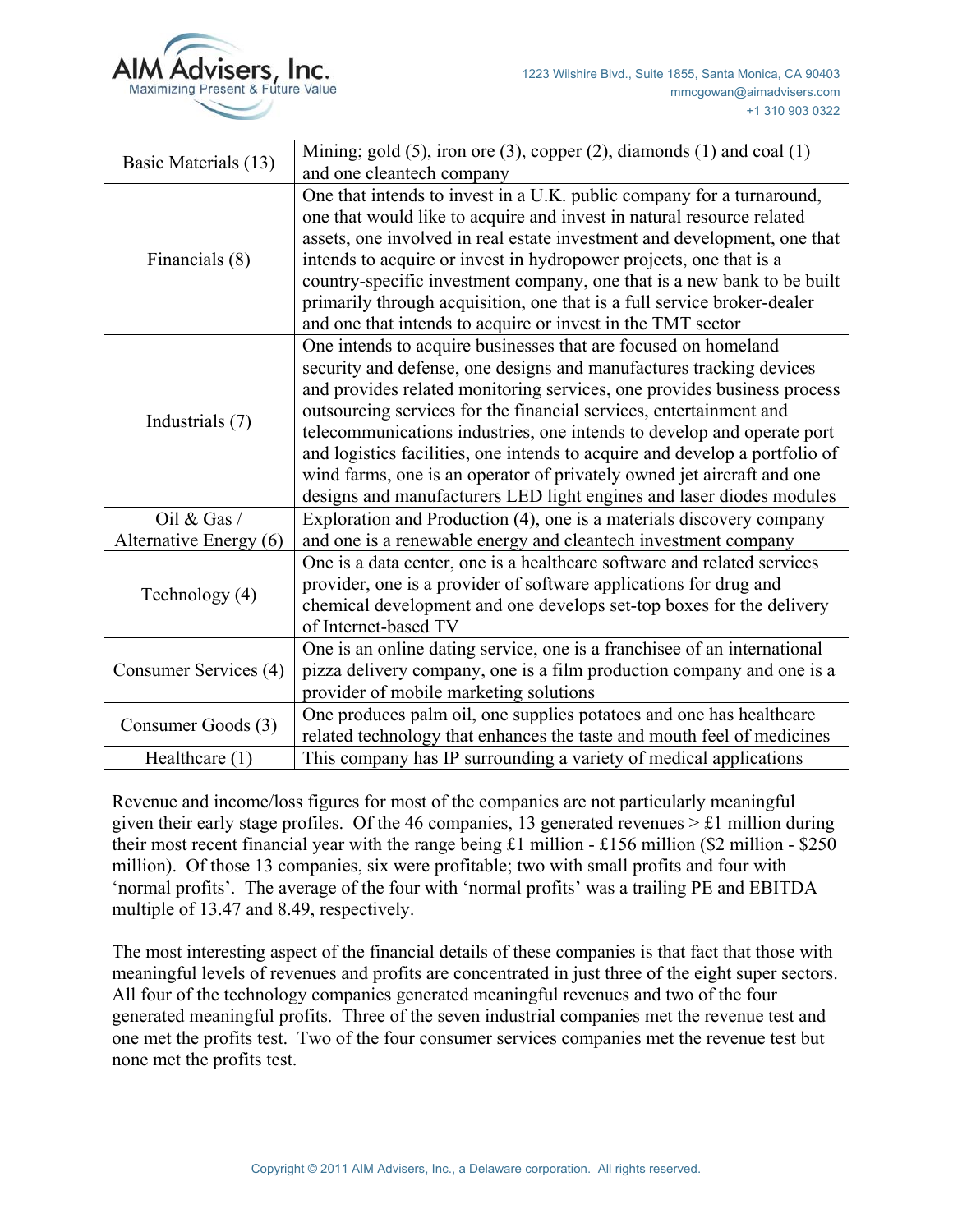

Four of the 46 companies that completed IPOs on AIM during 2010 are dual listed on the Australian Stock Exchange with two utilizing the Designated Markets Route (i.e. the fast track route) to AIM. An entirely different four companies were previously admitted to and trading on the PLUS Stock Exchange (the old OFEX) in the U.K. The two U.S. companies that completed IPOs on AIM during 2010 remained domiciled in the U.S. and continue to prepare their financial statements in accordance with U.S. GAAP. One of the two U.S. companies trades over-thecounter in the U.S. on the Pink Sheets.

#### **IPO Geographic Dispersion (Main Place of Operation)**

Unsurprisingly, the U.K. is the main place of operation for more companies than any other country, region or continent. The U.K. is well represented in each of the eight super sectors with between one and three companies. It is also unsurprising that Basic Materials (i.e. mining) is the focus of many of the African companies. The only other significant concentrations are Industrials in India and Consumer Services in Continental Europe.

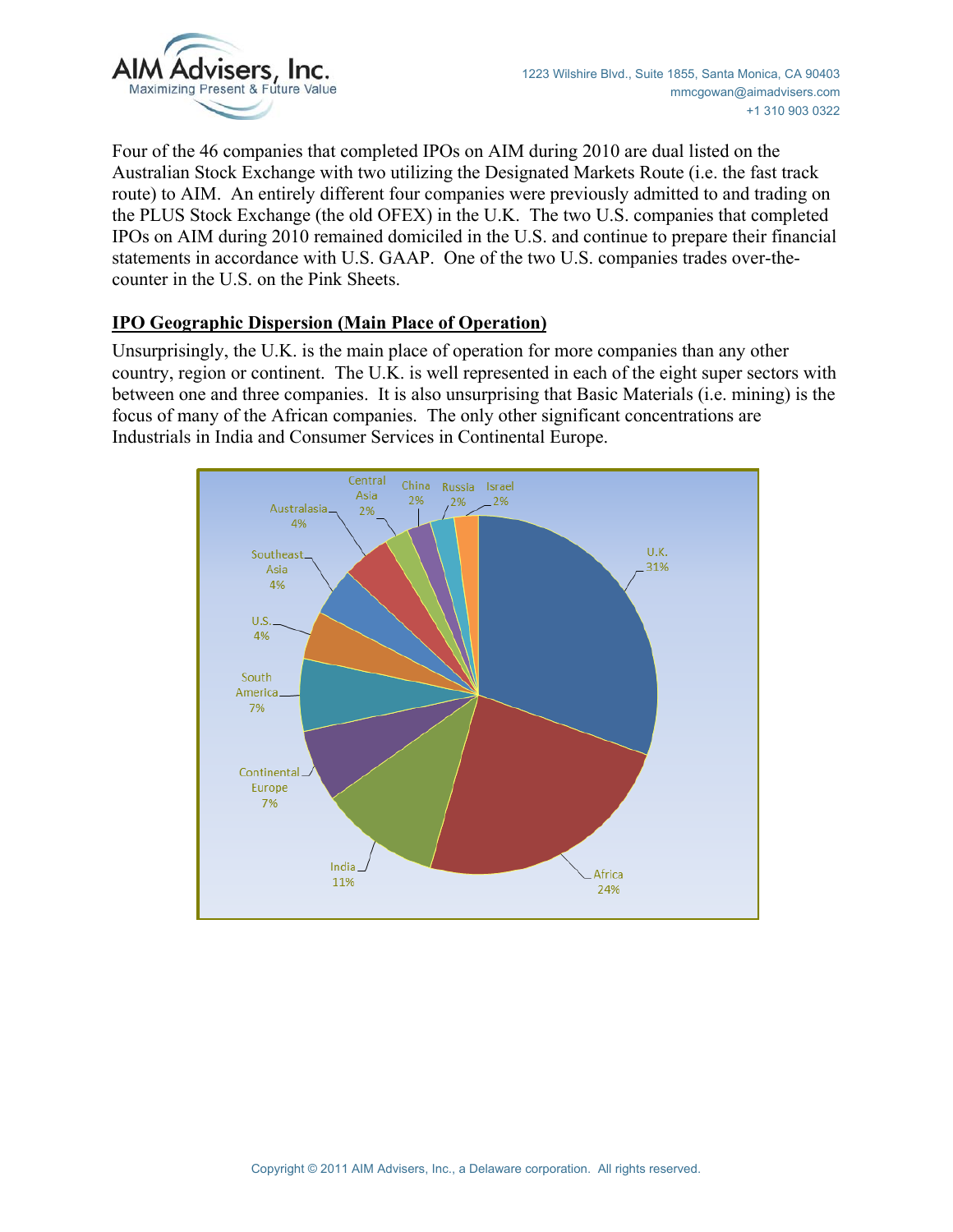

#### **Secondary Offerings**

The success of the secondary offering market on AIM is indisputable, which is the defining characteristic of a mature market. Since 2008, secondary offering funds raised have outpaced IPO funds raised by more than 5:1. The expectation is that this ratio will cut in half over the next few years, in line with the macroeconomic healing process, as investors' risk profiles gradually shift back towards IPOs. The early-stage growth profile and/or attractive valuations for companies that are 'known quantities' have been the main drivers of secondary offering activity.

When reviewing the "All Companies" table below and at the top of the next page, one anomaly should be adjusted for in order to arrive at a fair comparison. During 2009, there were three large Placing & Open Offers which raised an aggregate of £1.1 billion for real estate investment, development and management companies. Historically, the vast majority of secondary offerings on AIM take the form of Placings and are much smaller in size. When the adjustments are made, the aggregate secondary offering funds raised during 2009 drops from £4.9 billion to £3.8 billion and the average drops from £6.38 million to £5.03 million.

The key takeaways from the tables below are that secondary offering activity has remained strong and 83% of the funds raised over the last three years have been for 'operating companies', after adjusting for the previously mentioned anomaly during 2009.

|                      | <b>IPO Funds Raised</b> | Secondary Offering Funds Raised |
|----------------------|-------------------------|---------------------------------|
| <b>All Companies</b> | $(in £$ millions)       | $(in £$ millions)               |
| 2008                 | 918                     | 3.214                           |
| 2009                 | 610*                    | $4.861**$                       |
| 2010                 | .017                    | 5,738                           |
| <b>Total</b>         | 2,545                   | 13,813                          |

\* Includes two large IPOs focused on acquiring distressed real estate and commercial businesses. If excluded, IPO funds raised drops to £248m. \*\* Includes three large Placing & Open Offers for real estate companies. If excluded, Secondary Offering funds raised drops to £3,814m.

|                        | <b>IPO Funds Raised</b> | Secondary Offering Funds Raised |
|------------------------|-------------------------|---------------------------------|
| 'Operating Companies'* | $(in £$ millions)       | $(in f.$ millions)              |
| 2008                   | 523                     | 2,539                           |
| 2009                   |                         | 3,113                           |
| 2010                   | 723                     | 4,888                           |
| <b>Total</b>           | 1,262                   | 10,540                          |

\* Generally excludes SPACs, Investing Companies and Investment and Real Estate Funds.

The key takeaway from the tables at the top of the next page is that the average size of secondary offerings spiked from 2009 to 2010; 65% for the market as a whole, after adjusting for the previously mentioned anomaly during 2009, and 80% for the 'operating companies', from £4.56 million (\$7.30 million) to £8.22 million (\$13.15 million).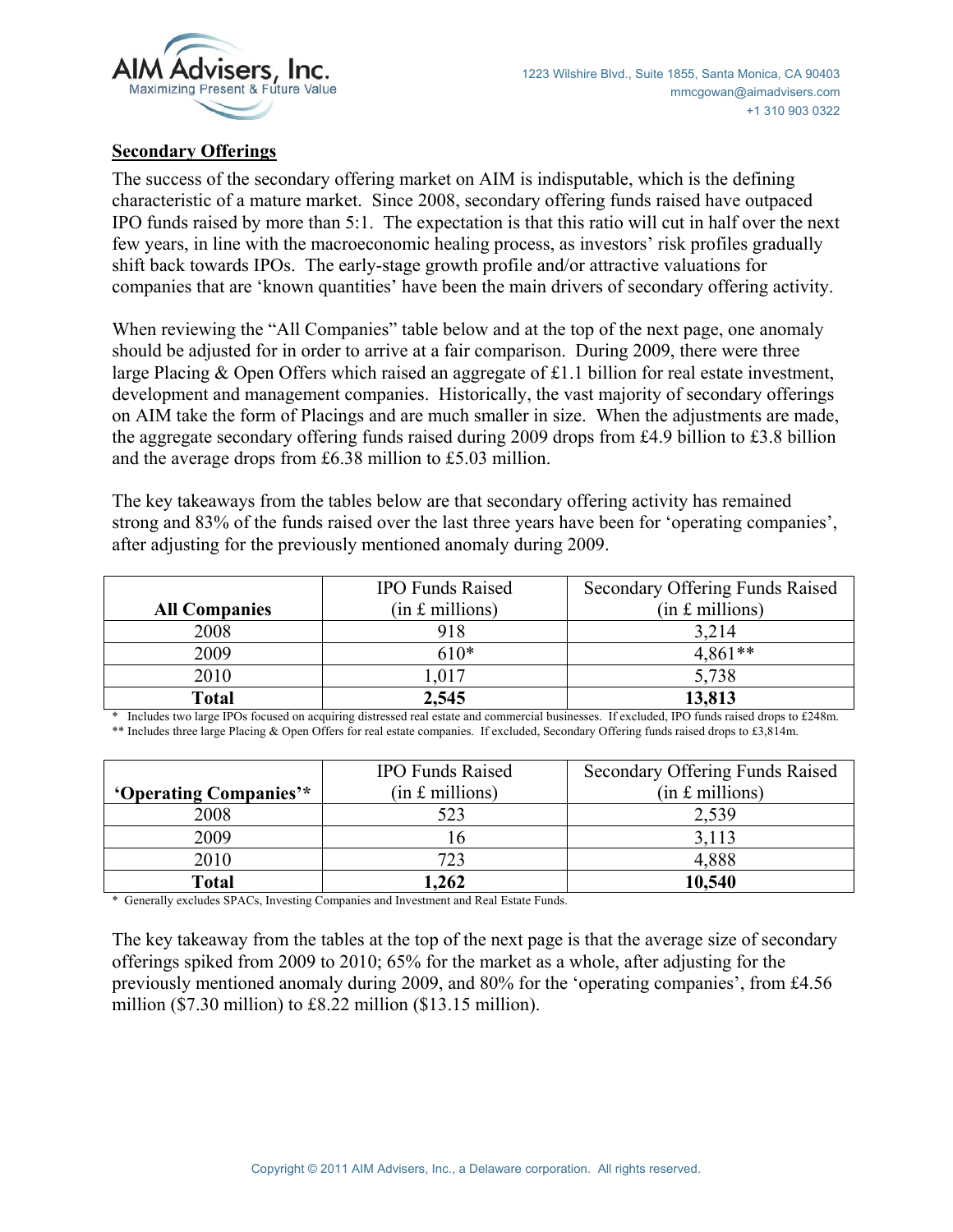

|                      | Number of    | <b>Gross Funds Raised</b> | <b>Average Funds Raised</b> |
|----------------------|--------------|---------------------------|-----------------------------|
| <b>All Companies</b> | Secondaries* | $(in £$ millions)         | $(in £$ millions)           |
| 2008                 | 578          | 3,214                     | 5.56                        |
| 2009                 | 762          | $4,861**$                 | $6.38**$                    |
| 2010                 | 691          | 5,738                     | 8.30                        |
| Total                | 2,031        | 13,813                    | 6.80                        |

\* This is the number of discrete secondary offering transactions. Some companies completed more than one secondary offering per year. \*\* Includes three large Placing & Open Offers for real estate companies. If excluded, the gross and average drop to £3,814m and £5.03m.

|                        | Number of     | Gross Funds Raised | <b>Average Funds Raised</b> |
|------------------------|---------------|--------------------|-----------------------------|
| 'Operating Companies'* | Secondaries** | (in £~millions)    | $(in f.$ millions)          |
| 2008                   | 493           | 2,539              | 5.15                        |
| 2009                   | 682           | 3,113              | 4.56                        |
| 2010                   | 595           | 4,888              | 8.22                        |
| Total                  | 770           | 10,540             | 5.95                        |

\* Generally excludes SPACs, Investing Companies and Investment and Real Estate Funds.

\*\* This is the number of discrete secondary offering transactions. Some companies completed more than one secondary offering per year.

Consistent with the above, the chart below illustrates a slight, but noticeable, secondary offering trend developing with the breakpoint being £5 million (\$8 million). The *relative number* of secondary offerings raising less than this amount has decreased during 2008, 2009 and 2010 from 80%, 79% and 75%, respectively, whereas the *relative number* raising between £5 million (\$8 million) and £30 million (\$48 million) has increased during 2008, 2009 and 2010 from 15%, 17% and 19%, respectively.

This trend has developed because, during 2008 and 2009, investors were willing to deploy relatively small amounts of capital to continue to assess the viability of certain companies, whereas in 2010 capital was being deployed for executing on organic and/or acquisitive growth opportunities.

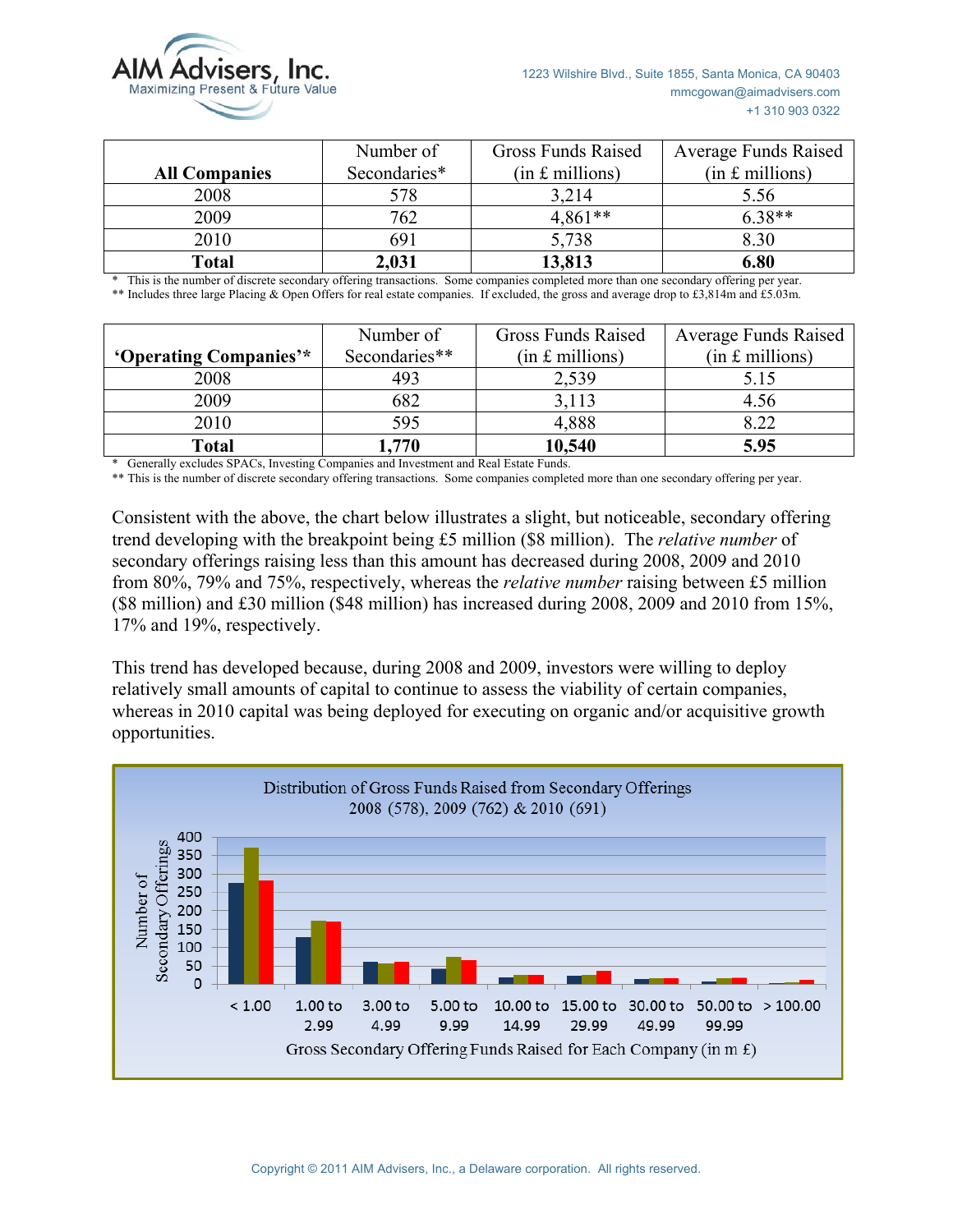

The relative number of companies that were able to complete secondary offerings during 2010 stabilized at 56%. The chart below illustrates the 'crash' of 2008 and a wave of relatively small 'rescue financings' during 2009. The best evidence of the health and stability of the secondary offering market is the fact that the average secondary offering raised £8.30 million (\$13.28 million) during 2010 with the average secondary offering during 2005 - 2007 raising a very similar amount, £7.85 million (\$12.56 million). As previously mentioned, the breadth and depth of secondary offering activity is the defining characteristic of a mature market.

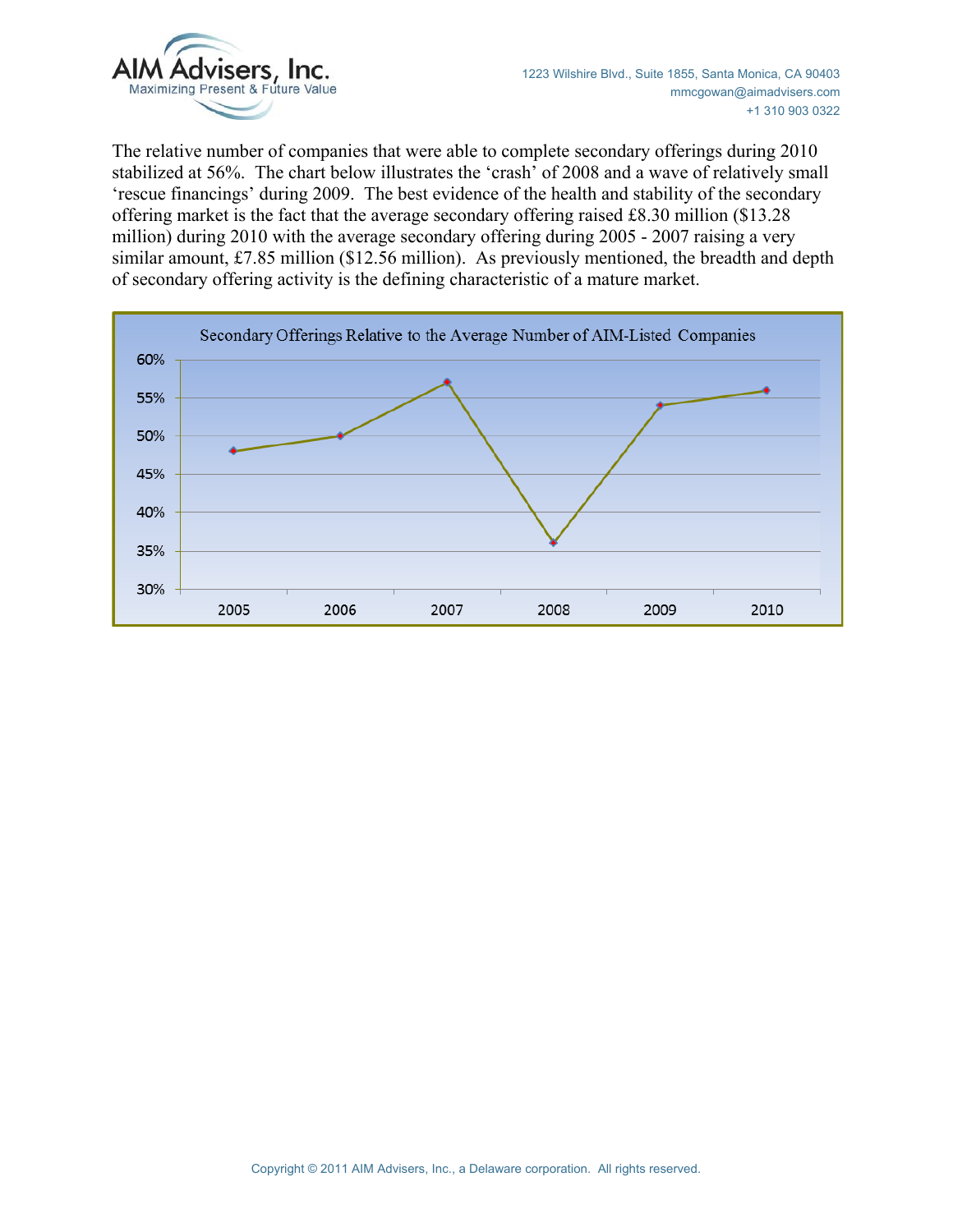

# **U.S. Company IPOs**

In order to understand where the AIM IPO market is today for U.S. companies, it's important to place the last three years,  $2008 - 2010$ , in some historical context. From  $2005 - 2007$ , there were 589 'operating company' IPOs on AIM, 50 of which were of U.S. 'operating companies', 8.5% of the total. From 2008 – 2010, there were 66 'operating company' IPOs on AIM, six of which were of U.S. 'operating companies', 9.1% of the total.

The average U.S. 'operating company' IPO has consistently raised £10 million (\$16 million) more than the average 'operating company' IPO. From 2005 – 2007, the average U.S. 'operating company' IPO raised £24 million (\$38 million) whereas the average for the market as a whole was £14 million (\$22 million). From 2008 – 2010, the average U.S. 'operating company' IPO raised £29 million (\$46 million) whereas the average for the market as a whole was £19 million (\$30 million).

U.S. companies have accounted for 14% of all 'operating company' IPO capital raised on AIM over the last six years.

|                       | Number of   | Gross Funds Raised | <b>Average Funds Raised</b> |
|-----------------------|-------------|--------------------|-----------------------------|
| <b>U.S. Companies</b> | <b>IPOs</b> | $(in £$ millions)  | $(in £$ millions)           |
| 2008                  |             |                    |                             |
| 2009                  | -           |                    | N/A                         |
| 2010                  |             |                    |                             |
| <b>Total</b>          |             |                    | 20                          |

## **U.S. Company Secondary Offerings**

The 56 U.S. companies currently listed on AIM account for 4.7% of the 1,194 companies listed on the market and their share of secondary offering funds raised has been quite consistent with that weighting and from year-to-year.

When reviewing the table below for the secondary offering activity on the market as a whole, one anomaly should be adjusted for in order to arrive at a fair comparison. During 2009, there were three large Placing & Open Offers which raised an aggregate of £1.1 billion for real estate investment, development and management companies. Historically, the vast majority of secondary offerings on AIM take the form of Placings and are much smaller in size. When the adjustments are made, the aggregate secondary offering funds raised during 2009 drops from £4.9 billion to £3.8 billion and the average drops from £6.38 million to £5.03 million.

| <b>Entire Market</b> | Number of    | <b>Gross Funds Raised</b> | <b>Average Funds Raised</b> |
|----------------------|--------------|---------------------------|-----------------------------|
| <b>All Companies</b> | Secondaries* | $(in £$ millions)         | $(in £$ millions)           |
| 2009                 | 762          | $4.861**$                 | $6.38**$                    |
| 2010                 | 691          | 5,738                     | 8.30                        |
| Total                | 1,453        | 10,599                    | 7.29                        |

\* This is the number of discrete secondary offering transactions. Some companies completed more than one secondary offering in each year.

\*\* Includes three large Placing & Open Offers for real estate companies. If excluded, the gross and average drop to £3,814m and £5.03m.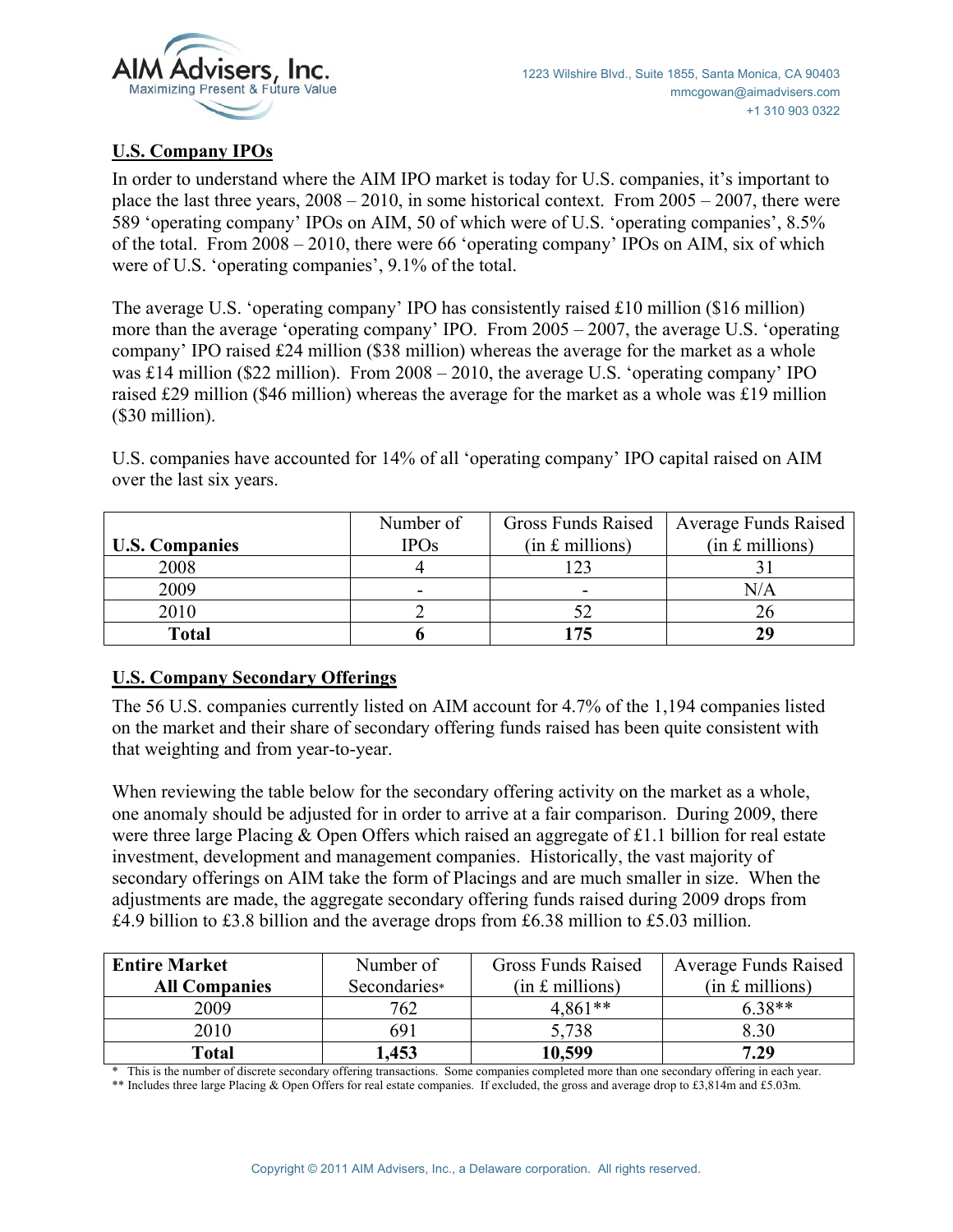

When reviewing the table below for the secondary offering activity of the U.S. companies listed on AIM, one anomaly should be adjusted for in order to arrive at a fair comparison. During 2010, one U.S. company attracted a strategic investment of £152 million (\$243 million), ultimately leading to an outright acquisition. If this large strategic investment is excluded, the average funds raised from secondary offerings drops from £14.53 million to £6.89 million, more in line with the average for 2009.

|                           | Number of    | <b>Gross Funds Raised</b> | <b>Average Funds Raised</b> |
|---------------------------|--------------|---------------------------|-----------------------------|
| <b>All U.S. Companies</b> | Secondaries* | $(in £$ millions)         | $(in f.$ millions)          |
| 2009                      |              | 184                       | 8.00                        |
| 2010                      |              | $276**$                   | $14.53**$                   |
| Total                     |              | 460                       | 10.95                       |

\* This is the number of companies that completed secondary offerings as opposed to the number of discrete secondary offering transactions. \*\* Includes one large strategic investment of £152m. If excluded, the gross and average drop to £124m and £6.89m.

Of the 42 U.S. companies that completed secondary offerings since 2009, 11 completed secondary offerings in both years, therefore, 55% of the U.S. companies (31 of 56) have completed at least one secondary offering since 2009.

The distribution of gross funds raised by these 42 U.S. companies is illustrated in the chart below. Since 2009, 88% (37 of 42) of the U.S. companies that have completed secondary offerings have raised between £1 and £30 million.

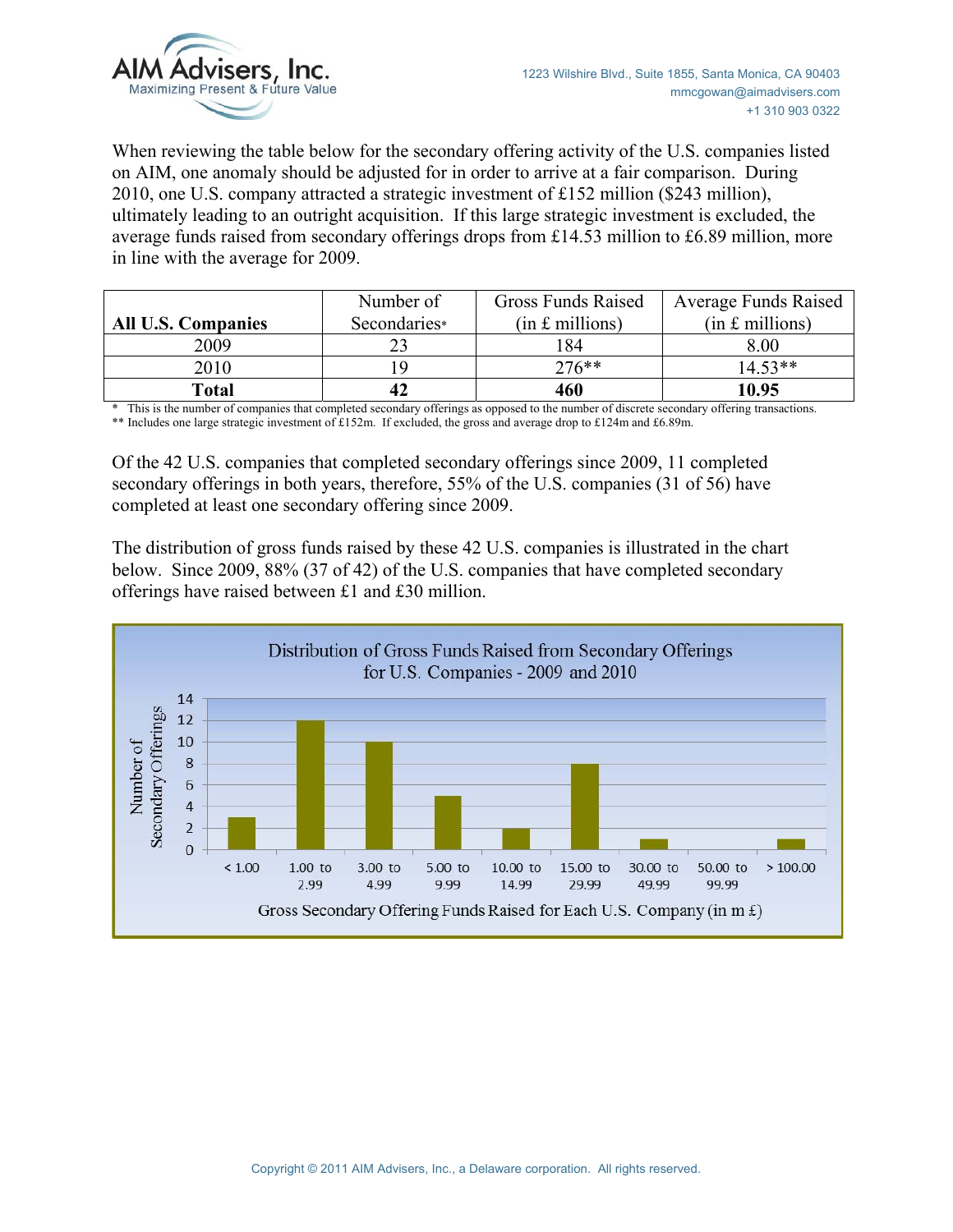

### **U.S. Company Industry Dispersion**

AIM-listed companies are organized into 90 sub-sectors which feed into 40 sectors which feed into 10 super sectors. The 56 U.S. companies that are listed on AIM are quite diverse and operate in eight of the 10 super sectors, however, there is a concentration of oil and gas producers in Texas and concentrations in technology, including; computing, biotech and cleantech, between Boston and Washington D.C. and in California. Industrials contain a mixture of cleantech companies (fuel cells and solar) and B2B electronic payment companies. Within Basic Materials, 50% produce chemicals/compounds for the health and growth of fish, plants and agriculture. Within Consumer Services, 67% are media companies with some unique technology. Within Consumer Goods, one company is developing fuel cells for vehicles and the other is a winery.